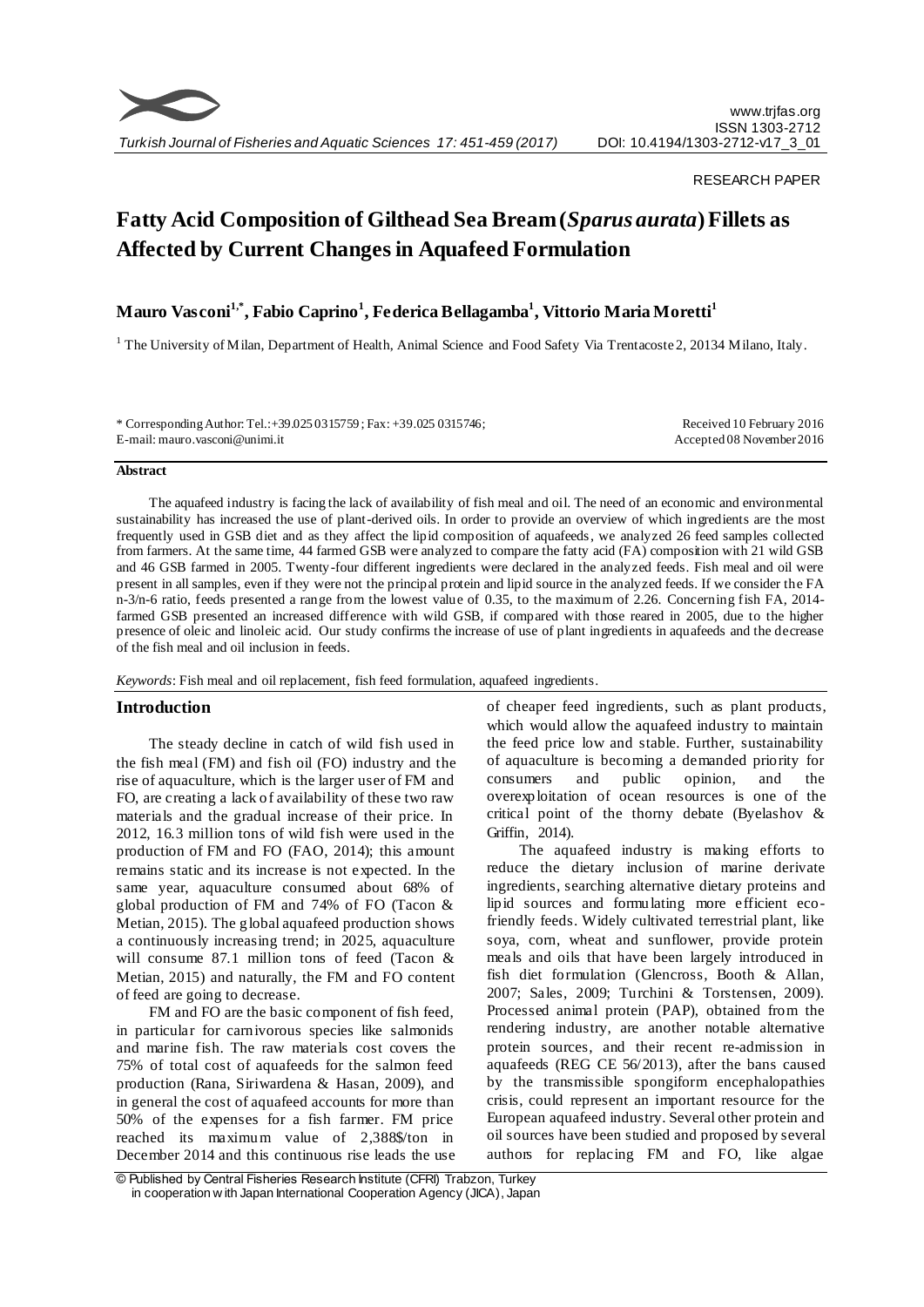(Hemaiswarya, Raja, Ravi Kumar, Ganesan, & Anbazhagan, 2011; Chauton, Reitana, Norsker, Tveterås & Kleivdal, 2015) or insects' meal (Hanry, Gasco, Piccolo & Fountoulaki, 2015). Nevertheless, the high price and the scarce availability of some of these new ingredients have limited their use in commercial feeds.

Gilthead sea bream (*Sparus aurata*) (GSB) is one of the most important farmed species in the Mediterranean area. Its production has a positive trend, and reached a volume of 173000 t in 2013. It is mainly reared in the Mediterranean, with Greece being the largest producer, followed by Turkey and Spain (FAO FishStat, 2015). As a consequence of the progressive increase of GSB production, farmers had to face a decline in sale price and a diminution in profitability. The only way that GSB farmers have to maintain a profit margin is to reduce the cost of feeding, with diets that include cheaper ingredients (Martinez-Llorens, Tomas-Vidal & Jover Cerda, 2012). Plant oils are rich in 18-carbon (18:2n -6 and 18:3n-3) polyunsaturated fatty acid (PUFA) but are deficient in n-3 long chain PUFA (LC-PUFA) (Sargent, Tocher & Bell, 2002). The substitution of FO with plant oils, causes alteration of muscle fatty acid profile of GSB, reducing the amount of n-3 LC-PUFA and consequently their nutritional value, since fish is the principal source of these fatty acids, recognized as fundamental for human health (Grigorakis, 2007). In addition, long periods of feeding soybean oil may result into immunosuppression in seabream (Montero *et al*., 2003). Italian GSB farmers report an increase of disease incidents in their fish and diet rich in vegetable oils is considered a possible cause of these phenomena.

The aim of present study was to determine the extent and type of ingredients that are used at present in commercial feeds for GSB and their fatty acid composition. Furthermore, two fatty acid datasets of a total of 90 fillet samples from farmed market-sized GSB during the last decade were used to discuss the consequences of the substitution of FM and FO with alternative ingredients on the lipid and FA composition of GSB fillets.

# **Material and Methods**

#### **Standards and Reagents**

Analytical grade reagents and chemicals were purchased from Sigma-Aldrich (Milan, Italy). Demineralized water was obtained from an Elga purification system (Veolia Water Solutions and Technologies, Italy). Standards of individual fatty acids were purchased from Sigma -Aldrich (Milan, Italy). Stock solutions of standard compounds were prepared in hexane at a concentration of 10 mg  $ml^{-1}$ and stored at -20°C. Further standard dilutions were prepared in hexane individually or in mixtures to reduce the concentration to 0.2-1 mg  $ml^{-1}$  before GC analysis. A 37 Fatty acids methyl esters (FAME) mixture in dicloromethane and standard Menhaden fish oil were obtained from Supelco (Supelco, Bellafonte, PA, USA) and were used as reference standard.

# **Feed and Fish Sampling**

Two sampling campaigns of GSB were organized on Italian market, through distributors, retailers and fish markets during the winter season. The first sampling was done during 2005, in which 46 farmed fish of commercial size (400-600 g) and 19 wild fish were sampled. Farmed fish were obtained from Greece (18), Italy (15), Croatia (10) and Turkey (3), according to their labels.

The second campaign was organized in 2014. Forty-four samples of farmed GSB of the same size were purchased: Fish were farmed in Italy (18), Greece (14), Turkey (6), Croatia (3) and Malta (3). In addition, other 2 wild GSB ware collected.

During the same period (2014) twenty-six aquafeed samples were collected directly from GSB farmers on Italian territory. Our sampling strategy was focused on grow-out diets used at that moment by farmer, as these are the diets used for the greatest proportion of time under culture.

#### **Lipid Extraction and Fatty Acids Analysis**

The extraction and determination of total lipids was performed according to the Folch (1957) method with chloroform:methanol (2:1), using 500 mg of feed and 1.5 g of GSB muscle collected from dorsal, ventral and caudal regions of fillets. The preparation of fatty acid methyl esters was performed according to Christie (2003). Briefly, the lipid sample (20 mg) was dissolved 10% methanolic hydrogen chloride (2 ml). A 1 ml solution of tricosanoic acid  $(1 \text{ mg } \text{m1}^{-1})$  in toluene was added as internal standard. The sample was sealed and heated at 50°C overnight; then, 2 ml of a 1 M potassium carbonate solution and 5 ml of 5% NaCl were added to each sample. The FAMEs were extracted with 2×2 ml of hexane and the mixture was evaporated under nitrogen. The sample was dissolved in 1 ml hexane and 1  $\mu$ l sample was injected into the gas-chromatograph, in split mode (split ratio 1:100). Fatty acid analysis was carried out on an Agilent gaschromatograph (Model 6890 Series GC) fitted with an automatic sampler (Model 7683) and FID detector. The carrier gas was helium with a flow rate of 1.0 ml min-1 and an inlet pressure of 16.9 psi. A HP-Innowax fused silica capillary column  $(30 \text{ m} \times 0.25 \text{ mm } \text{I.D.}$ , 0.25 µm film thickness; Agilent Technologies) was used to separate fatty acid methyl esters. The oven temperature program for separation was from 100 to  $180^{\circ}$ C at  $3^{\circ}$ C min<sup>-1</sup>, then from 180 to 250°C at 2.5°C min-1 and held for 10 min. Carrier gas was helium at 1.0 ml min−1, inlet pressure 16.9 psi. Fatty acids were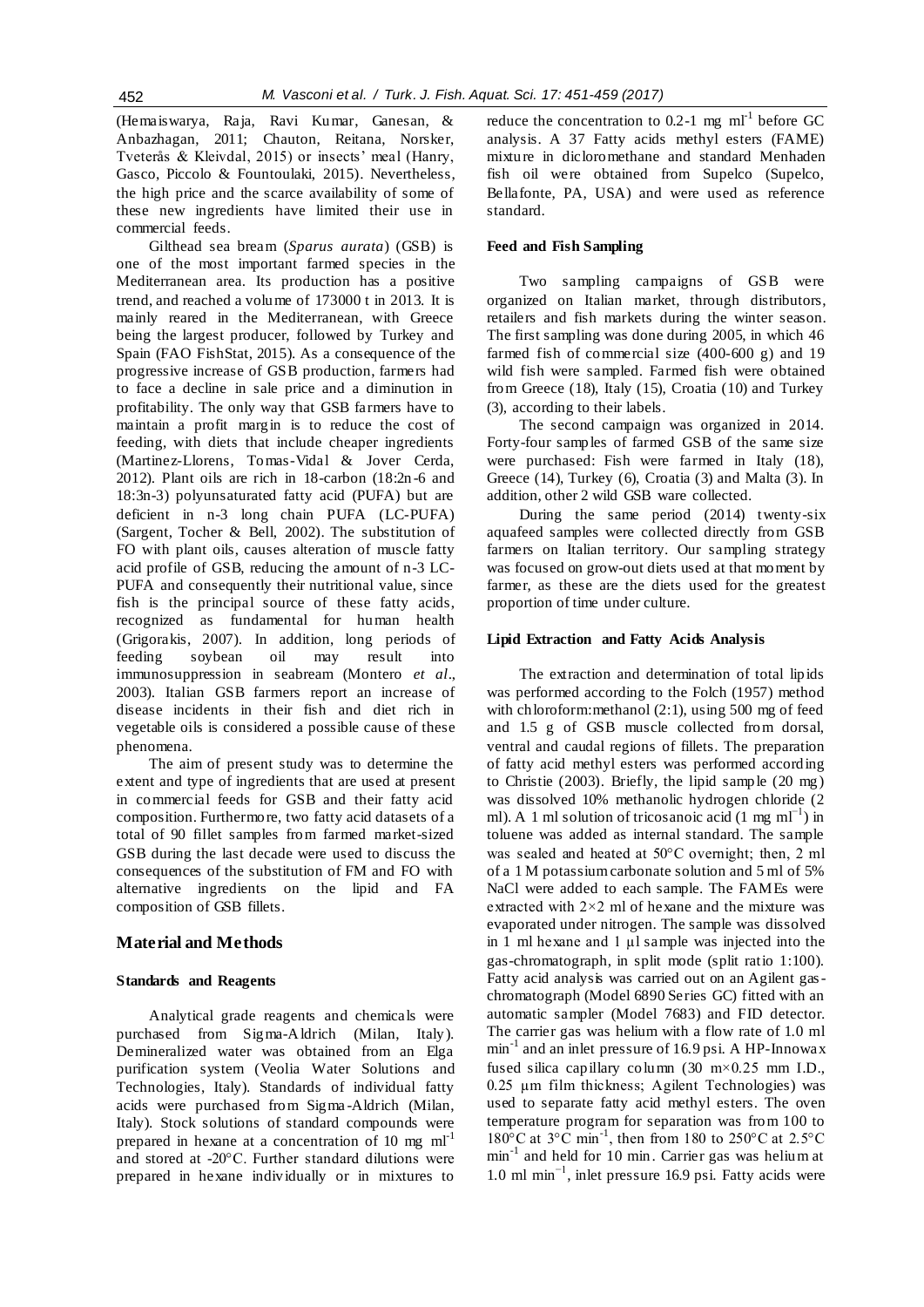identified relative to known external standards and were expressed as percentage of total fatty acids.

#### **Statistical Analysis**

Normal distribution and homogeneity of variance was confirmed and comparison between means was performed by analysis of variance. The Student Newman Keuls was used as post hoc test for comparison of the means among different GSB origins. Significance was accepted at probabilities of 0.05 or less.

Principal component analysis was performed using fatty acid profiles in order to compare different samples and to detect the most important fatty acids affecting the distribution of GSB samples. All the statistical analysis were performed by SPSS version 22.0 (SPSS Inc. Chicago, Illinois) and The Unscrambler version 10.0 (Camo, Norway).

# **Results**

Feed samples collected in 2014 originated from four different manufacturers, among the major companies in the aquafeed market of the Mediterranean basin. Feed extrude diameter were between 3-6 mm. The proximate composition (Table 1) of the 26 feeds, as declared in label, showed a common pattern with minor variations. Feed used in the grow-out phase of farming was rich in protein (43%) and fat (20%). These values match to the actual grow out GSB nutritional requirement (Koven, 2002). Feed ingredients used in feed preparation are reported in Table 2. According to the Reg CE 767/2009 feed's ingredients were listed in label in descending order by weight calculated on the moisture contents of the feed compound. Twenty-five different ingredients were found in GSB feeds. Some of them were obtained from the same raw material; for instance, soybean was present as protein concentrate, expeller, meal and oil. Fish meal was used in all the feeds, but it was not the main protein source of all GSB diets, being the main protein source in only 4 out of the 26 feeds. Krill meal, the other marine meal found in feed samples, was reported in 5 feeds. Corn gluten, soybean and sunflower protein meal or expeller are the most common plant protein source found in GSB feed, while rapeseed, pea, bean, guar and rice were present

**Table 1.** Proximate composition (g /100 g) of the 26 gilthead sea bream feed as reported in label (mean  $\pm$  St Dev)

| Protein | 42.9              | $\pm 2.49$               |
|---------|-------------------|--------------------------|
| Lipid   | 19.7              | ±1.75                    |
| Fiber   | $\frac{2.8}{6.2}$ | $\pm 0.66$<br>$\pm 1.03$ |
| Ash     |                   |                          |

**Table 2.** Raw material used in gilthead sea breams feed a their relative frequency

| Ingredients              | Frequency (%) |
|--------------------------|---------------|
| Fish meal                | 100           |
| Fish oil                 | 100           |
| Whole weat               | 85            |
| Corn gluten              | 85            |
| Sunflower meal           | 73            |
| Soy protein concentrate  | 67            |
| Rapeseed oil             | 42            |
| Soybean oil              | 42            |
| Rapeseed expeller        | 42            |
| Wheat meal               | 33            |
| Wheat gluten             | 27            |
| Soy bean expeller        | 19            |
| Krill meal               | 19            |
| Wheat bran               | 19            |
| Guar protein             | 19            |
| Sunflower oil            | 13            |
| Linseed oil              | 13            |
| Sunflower expeller       | 13            |
| Hemoglobean meal         | 8             |
| Rice protein             | 4             |
| Pea protein              | 4             |
| Whole peas               | 4             |
| Bean protein concentrate | 4             |
| Rapenseed meal           | 4             |
| Soy bean meal            | 4             |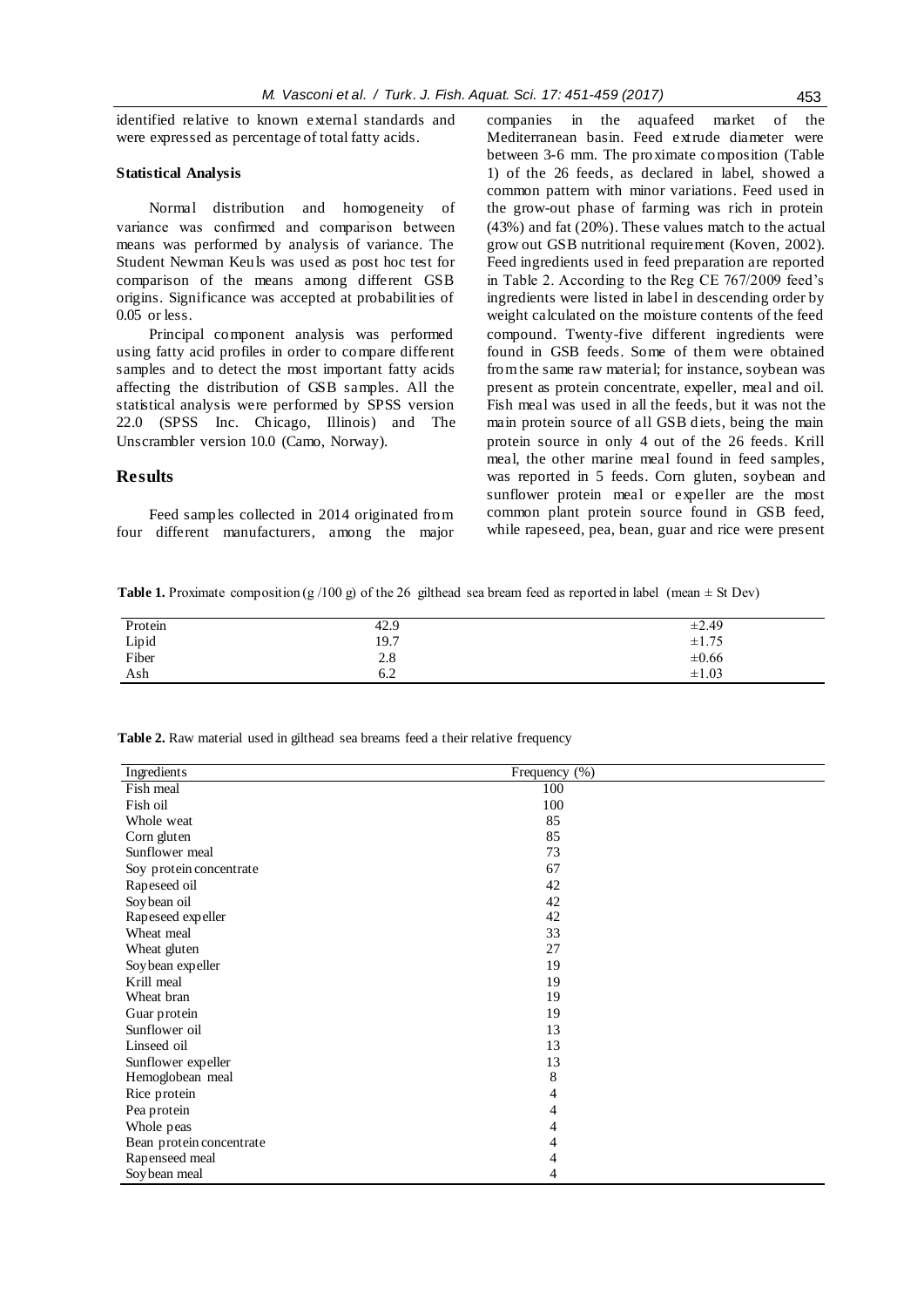in only few samples. Fish oil was the first pure lipid ingredient in most of the samples and it was present in all the feed samples. We have no direct evidence about the fish species utilized as raw materials to produce the fish oil used in our study. Rapeseed and soybean were the plant oils present in higher proportions, followed by linseed and sunflower oils. Other ingredients, like expellers, can possible also contribute with considerable amount of lipid in feed. The dietary starch was provided mainly as wheat, which was present, in different form, in all feeds.

The fatty acid composition of feeds is shown in Table 3. Saturated fatty acid (SFA) were the fatty acids present in smaller amounts, with the exception of one feed where they were in balance with monounsaturated fatty acid (MUFA). Palmitic acid (PA 16:0) was the most representative SFA in all samples. Among MUFAs, which were dominant in half of the feeds, oleic acid (OA 18:1 n-9) was the fatty acid with the highest relative concentration in 18 of the 26 samples; remaining feeds presented linoleic acid (LA 18:2 n-6) as dominant fatty acid. Long chain monounsaturated fatty acids, like gadoleic (GA 20:1 n-11) and cetoleic (CA 22:1 n-11) acids, were more abundant in five feeds. The α linolenic acid (ALA 18:3 n-3) was more abundant in three feeds, that were the ones which contain linseed oil in their formulation. PUFA were dominant in half of feeds. Among PUFA, eicosapentaenoic acid (EPA, 20:5 n-3) and docosahexaenoic acid (DHA, 22:6 n -3) were particularly present in four feeds, characterized also by having the highest n3/n6 ratio, reaching the maximum value of 2.26.

Table 4 shows the results of lipid content and fatty acid analysis of GSB fillets. Farmed GSB were fatter than wild fish, whilst no significant difference was found between 2005 and 2014 farmed fish. Wild fish did not show any statistical difference between 2005 and 2014 and they were merged in a one group. They were characterized by a higher content of PUFA, followed by SFA and MUFA. DHA was the dominant fatty acid, followed by PA and OA. LA was present by only in limited amounts; 20 - 22 C MUFAs were present only in traces. The n-3/n-6 FA ratio resulted 3.91, due to the high amount of n-3 and the poor presence of n-6. The most representative n-6 FA was arachidonic acid (ARA, 20:4 n-6).

Fillets FA composition of GSB farmed in 2014 differed statistically from that of 2005 fish. There was an increase of MUFA, mainly due to the raise of OA (from 17.6 % in 2005 to 27.5% in 2014). The increase of MUFA was counterbalanced by the decrease of SFA. Among MUFA, 20:1 and 22:1 FA showed a decrease from 2005 to 2014. Total PUFA were similar between the two groups, but their composition varied among years. In fact, in 2005 there was a predominance of LC-PUFA such as DHA, EPA and ARA, while in 2014 the main PUFA were LA and ALA. n-3/n-6 ratio decreased from the value of 2.04 in 2005 to the value 1.24 of GSB farmed in 2014. This difference was due mainly to the decrease of EPA and DHA, only partially compensated by the increase of ALA, and to the simultaneous increase of LA from 12.5% to 16.7%.

|                | Mean ± Std dev  | Min  | <b>Max</b> |
|----------------|-----------------|------|------------|
| 14:0           | $2.9 \pm 1.56$  | 1.2  | 8.7        |
| 16:0           | $12.6 \pm 3.21$ | 7.4  | 22.0       |
| $16:1n-7$      | $3.2 \pm 1.32$  | 1.1  | 7.2        |
| 18:0           | $3.2 \pm 0.74$  | 1.7  | 4.9        |
| $18:1n-9$      | $28.1 \pm 8.96$ | 13.8 | 44.9       |
| $18:1n-7$      | $2.5 \pm 0.83$  | 0.2  | 3.7        |
| $18:2n-6$      | 22.27.65        | 10.0 | 37.2       |
| $18:3n-3$      | $4.8 \pm 2.75$  | 1.1  | 11.3       |
| $18:4n-3$      | $1.3 \pm 0.77$  | 0.3  | 3.6        |
| $\Sigma 20:1*$ | $3.0 \pm 2.36$  | 0.3  | 10.6       |
| $20:3n-6$      | $0.7 \pm 1.53$  | 0.0  | 5.8        |
| $20:4n-6$      | $0.5 \pm 0.21$  | 0.2  | 0.9        |
| $20:4n-3$      | $0.5 \pm 0.14$  | 0.2  | 0.9        |
| $20:5n-3$      | $5.9 \pm 2.86$  | 1.9  | 14.4       |
| $22:1n-11$     | $4.4 \pm 4.12$  | 0.3  | 15.9       |
| $22:1n-9$      | $0.3 \pm 0.29$  | 0.0  | 1.0        |
| $22:5n-3$      | $1.2 \pm 0.38$  | 0.4  | 2.0        |
| $22:6n-3$      | $6.8 \pm 2.43$  | 2.7  | 13.1       |
| SFA            | $18.8 \pm 4.92$ | 11.2 | 34.5       |
| <b>MUFA</b>    | $41.9 \pm 9.09$ | 23.6 | 61.4       |
| <b>PUFA</b>    | $43.3 \pm 7.41$ | 29.6 | 59.3       |
| $n-3$          | $19.9 \pm 5.40$ | 11.0 | 35.0       |
| $n-6$          | $22.9 \pm 7.52$ | 10.6 | 37.6       |
| n3/n6          | $1.0 \pm 0.52$  | 0.3  | 2.3        |

**Table 3.** Fatty acid composition (percentage of total fatty acid) of 26 gilthead sea bream feeds (mean ± St Dev)

\* Sum of 20:1 n-7, 20:1 n-9 and 20:1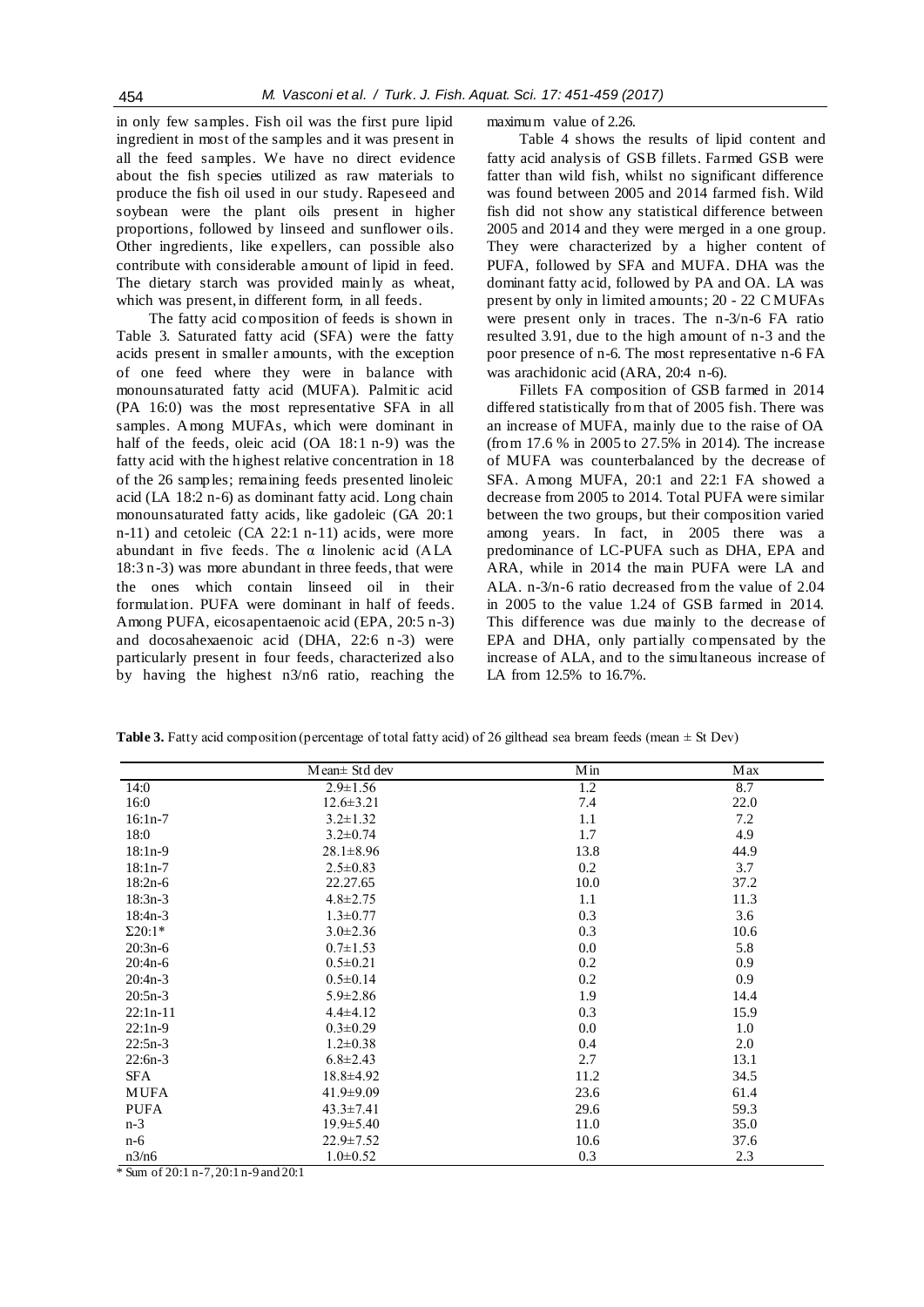The FA profile of wild, farmed in 2005 and 2014 GSB has been submitted to principal component analysis (PCA) which is presented in Figure 1 and 2. PCA was performed using 24 fatty acid variables. PCA explained the 66% of the variance with PC1 accounting for 42% and PC2 for 24% of the total variance. GSB appeared well separated according

their diet/year. Wild GSB, sampled in 2005 and 2014, were grouped in the upper-left part of graph (Figure 1), being characterized mainly by ARA, PUFA, and n-3 PUFA. GSB farmed during 2014 were also well differentiated and grouped in a s mall part of graph, the area where MUFA, OA, LA and ALA are abundant. GSB farmed in 2005 occupy an

**Table 4.**Lipid content (g/100g) and fatty acid composition (percentage of total fatty acid) of gilthead sea bream muscle. Data are expressed as mean  $\pm$  standard deviation.

|             | 2005                           | 2014                           | Wild                           |
|-------------|--------------------------------|--------------------------------|--------------------------------|
|             | $(n=46)$                       | $(n=44)$                       | $(n=21)$                       |
| Lipid       | $2.6 \pm 0.14^{b}$             | $2.8 \pm 1.31^{b}$             | $0.7 \pm 0.13^{\circ}$         |
| 14:00       | $3.28 \pm 1.169^c$             | $1.84 \pm 0.413^b$             | $1.33 \pm 0.611^{\circ}$       |
| 16:00       | $21.36 \pm 3.275^{\rm b}$      | $14.67 \pm 1.931^{\circ}$      | $21.21 \pm 1.298^b$            |
| $16:1n-7$   | $4.89 \pm 1.181^b$             | $3.33 \pm 0.649^a$             | $4.37 \pm 1.476^b$             |
| 18:00       | $5.20 \pm 0.807^b$             | $4.57 \pm 0.890^a$             | $6.97 \pm 0.606$ <sup>c</sup>  |
| $18:1n-9$   | $17.57 \pm 1.749^b$            | $27.49 \pm 4.070^{\circ}$      | $12.50 \pm 2.986^a$            |
| $18:1n-7$   | $2.52 \pm 0.246^{\circ}$       | $2.66 \pm 0.195^{\text{a}}$    | $2.97 \pm 0.633^b$             |
| $18:2n-6$   | $12.47 \pm 4.097^b$            | $16.70 \pm 4.072$ <sup>c</sup> | $1.29 \pm 1.060^a$             |
| $18:3n-6$   | $0.03 \pm 0.044$               | $0.11 \pm 0.122$               | $0.11 \pm 0.243$               |
| $18:3n-3$   | $1.55 \pm 0.509^b$             | $3.61 \pm 2.012$ <sup>c</sup>  | $0.30 \pm 0.193^a$             |
| $18:4n-3$   | $0.87 \pm 0.265$ <sup>c</sup>  | $0.43 \pm 0.135^b$             | $0.28 \pm 0.149^a$             |
| $^*20:1$    | $3.09 \pm 1.638$ <sup>c</sup>  | $2.21 \pm 0.503^b$             | $0.63 \pm 0.359^a$             |
| $20:2n-6$   | $0.36 \pm 0.150^a$             | $0.85 \pm 0.210^b$             | $0.36 \pm 0.109^{\rm a}$       |
| $20:4n-6$   | $0.80 \pm 0.328^a$             | $1.40 \pm 2.246^a$             | $7.39 \pm 3.433^b$             |
| $20:5n-3$   | $5.57 \pm 1.215^b$             | $3.87 \pm 2.055^{\text{a}}$    | $10.02 \pm 2.524$ <sup>c</sup> |
| $*$ *22:1   | $2.04 \pm 1.096^{\circ}$       | $1.28 \pm 0.506^b$             | $0.30 \pm 0.337^a$             |
| $22:2n-6$   | $0.25 \pm 0.223^{\rm a}$       | $0.17 \pm 0.161^a$             | $1.81 \pm 0.937^b$             |
| $22:5n-3$   | $2.57 \pm 0.442^{\text{a}}$    | $2.86 \pm 1.439^{\rm a}$       | $5.55 \pm 1.522^b$             |
| $22:6n-3$   | $15.57 \pm 4.930^b$            | $11.95 \pm 2.532^{\circ}$      | $22.64 \pm 7.302$ <sup>c</sup> |
| SFA         | $29.84 \pm 4.725^b$            | $21.09 \pm 2.526^{\circ}$      | $29.51 \pm 1.588^b$            |
| <b>MUFA</b> | $30.12 \pm 4.283^b$            | $36.97 \pm 5.159^{\circ}$      | $20.76 \pm 4.021^{\circ}$      |
| <b>PUFA</b> | $40.04 \pm 7.291$ <sup>a</sup> | $41.94 \pm 3.446^a$            | $49.73 \pm 5.091^b$            |
| $n-3$       | $26.12 \pm 5.605^b$            | $22.71 \pm 4.446^a$            | $38.79 \pm 5.555$ <sup>c</sup> |
| $n-6$       | $13.91 \pm 4.092^b$            | $19.23 \pm 2.860^{\circ}$      | $10.95 \pm 3.813^{\circ}$      |
| n3/n6       | $2.04 \pm 0.722^b$             | $1.24 \pm 0.482^a$             | $3.91 \pm 1.315$ <sup>c</sup>  |

Value within the same raw not sharing a common letter are significantly different (P<0.05)

\* Sum of 20:1 n-7, 20:1 n-9 and 20:1 n-11

\*\* Sum of 22:1 n-9 and 22:1 n-11



**Figure 1.** Principal component analysis. Red square wild gilthead sea bream 2005 (circled 2014); green diamond farmed gilthead sea bream 2005; blue star farmed gilthead sea bream 2014.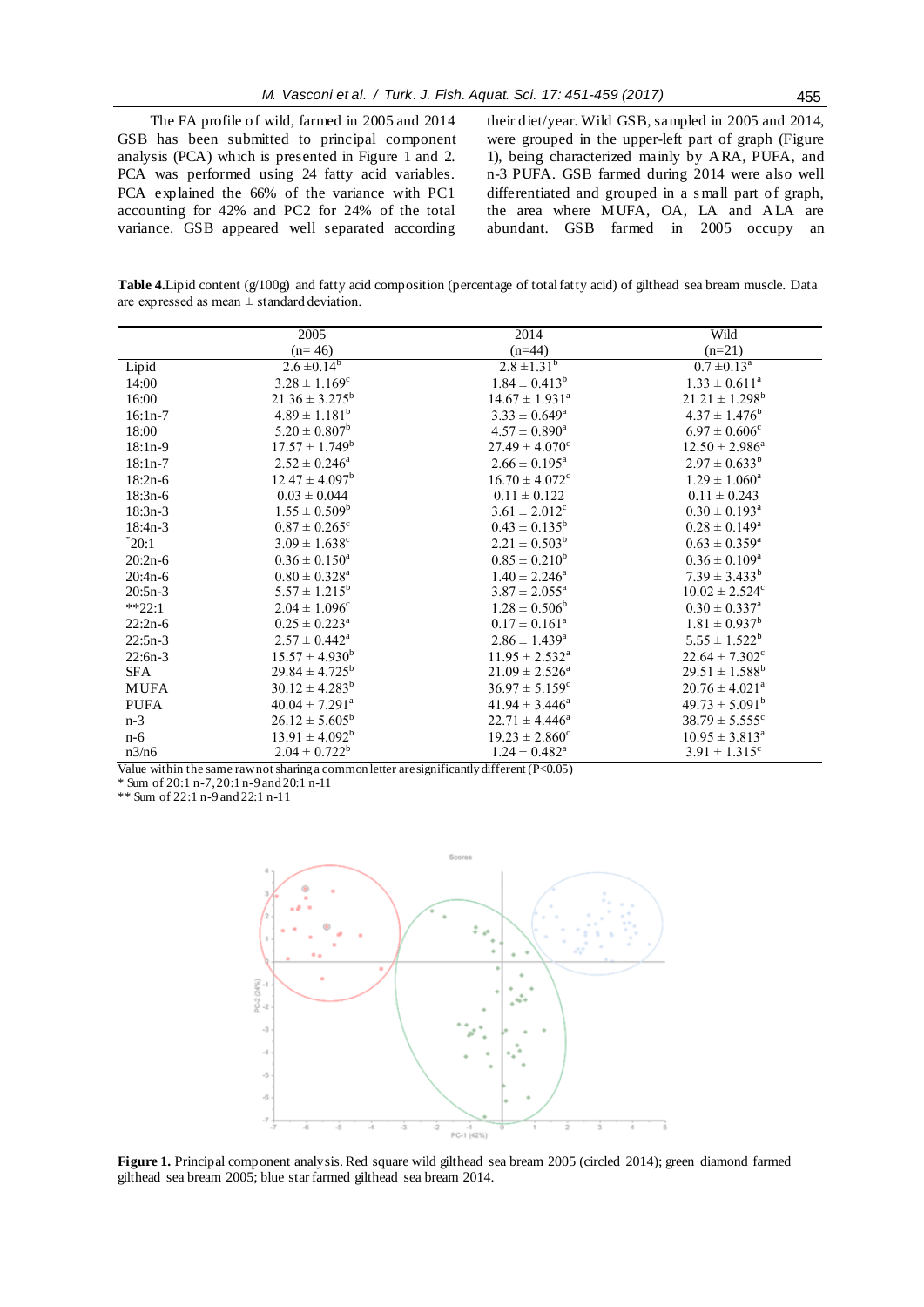

**Figure 2.** Principal component analysis: correlation loadings plot of the fatty acids in the bidimensional space of the first two PC. The outer ellipse indicates 100% of the explained variance. The inner ellipse indicates 50% of the explained variance.

intermediate position between wild GSB and farmed GSB sampled in 2014; they show the higher spatial spread; only some of them were characterized by 20:1 and 22:1 FA.

# **Discussion**

The composition of analyzed feed was found constituted by a limited range of ingredients if we consider the total of potential ingredients suggested by the research community for the nutrition of GSB.

Several authors proposed alternative protein (Robaina, Moyano, Izquierdo, Socorro, Vergara, & Montero, 1995; Robaina *et al*., 1997; Kissil, Lupatsch, Higgs & Hardy, 2000; Pereira & Oliva-Teles, 2003; Pereira & Oliva-Teles, 2004; Gomez-Requeni *et al.*, 2004; De Francesco *et al.*, 2007; Sanchez-Lozano *et al.*, 2007; Emre, Sevgili, & Sanli, 2008; Martìnez-Llorens *et al.*, 2008; Piccinno *et al.*, 2013) and oil sources (Montero *et al.*, 2003; Montero *et al.*, 2008; Benedito-Palos *et al*., 2008; Fountoulaki *et al.*, 2009; Pérez, Rodríguez, Bolaños, Cejas & Lorenzo, 2014; Castro *et al.*, 2015) for the feeding of GSB. Even if the research provided a wide range of raw materials and ingredients for feed formulation and manufacture, only few economic and largely available plant ingredients like soybean, sunflower and rapeseed are commonly used to replace FM and FO. Even after the processed animal proteins (PAPs) were re-allowed by the European regulations from the June 2013 (Reg CE 56/2013) we didn't found any PAP in our samples. Hemoglobin meal has never been banned from use in feed for aquaculture but it was present only in two samples of 26. Martinez –Llorens *et al.* (2012) proposed a new tool for determining the optimum fish meal and vegetable meal inclusion in GSB in order to maximize the profitably. Their study consider the price of raw material and the feed conversion rate of fish fed with the use of the same ingredients as substitute of FM, proposing two index to evaluate the economic profitability of substitution. According to their study, a pea-rice mixture was the most profitable alternative vegetable source in GSB nutrition. In our survey only two diets contained rice or pea, and none of them their mixture.

The analysis of feeds fatty acid composition is an important tool to understand the source of the raw materials used and it could give an idea of the proportion of the ingredients used in feed.

Monoenoic long chain fatty acids, like CA and GA, could considered as a marker of the use of Northern hemisphere fish oils in feeds, since they are present in fish, like herrings and capelin, originating from North Atlantic, where they eat with copepods rich in these fatty acids (Pascal & Ackman, 1976). Otherwise, these MUFAs are not common in the Mediterranean Sea food chain (Özogul, Özogul, Çiçek, Polat, & Kuley, 2009). This is also confirmed by the analysis of the present study wild GSB, that were caught in the Mediterranean and didn't present considerable amounts of these fatty acids. The presence of CA and GA was apparent in only five feeds. The presence of these fatty acids in GSB muscle decrease from 2005 to 2014, suggesting a reduction of the use of fish oil coming from North Atlantic. The aquafeed industry is now preferably using fish oil from different origins or sources, as for example the South American fish oil or the oil obtained from the processing of farmed fish.

Some feeds have a relevant content of ALA. These feed were formulated using linseed oil, which is the principal source of  $\alpha$  linoleic acid used in fish nutrition (Castro *et al.*, 2015). EPA and DHA are considered essential fatty acids for marine fish species so they must be included their fish diets. Marine fish evolved in an environment naturally rich in EPA and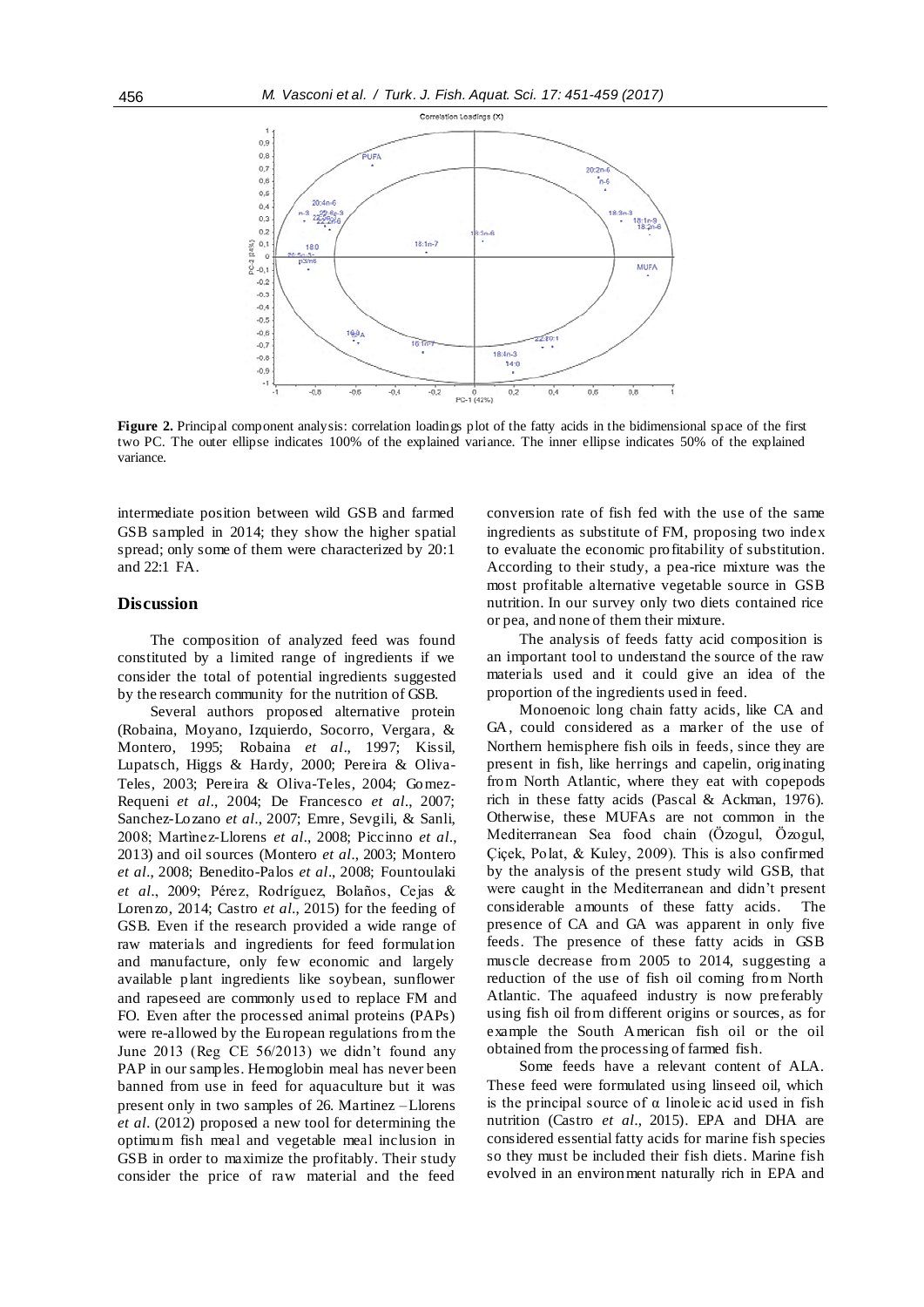DHA, produced by phytoplankton, and they lost the ability of conversion of ALA to EPA and DHA (Tocher, 2003). Fish oil is the principal source of EPA and DHA for fish nutrition and even if its inclusion is strongly decreased during last 20 years, it remains an irreplaceable ingredient for commercial aquatic feeds (Shepherd & Jackson, 2013).

The FA composition of lipids extract from GSB mirrored the presence of FA of the commercial feeds used in the Mediterranean area. OA and LA were the dominant fatty acids in both fish and feeds sampled in 2014; the main sources of these two FAs are soybean and rapeseed (Tacon, Metian & Hasan, 2009), that were included in almost all the feeds we analyzed. Even though we did not have data about the feed' composition and the FA profile used in 2005, we can assume that their formulation affected the 2005 farmed GSB FA composition. The use of fish oil, especially the one made from Northern Atlantic fish, was higher in 2005 than 2014. Though all the 2014 feeds contained fish oil, it seems that its amount was limited just to the quantity needed to satisfy the EPA and DHA requirement of GSB, (EPA + DHA: 0.7 to 0.9% of DM, according to Benedito-Palos, Navarro, Kaushik & Pérez-Sánchez, (2010).

The PCA analysis of fatty acid profile suggests that the difference in fatty acid profiles of wild and farmed GSB during the last 10 years has increased. The 2014-GSB group presented higher difference to the wild counterparts than 2005-GSB. Analyzing the spatial spread of samples displayed in Figure 1, PCA showed a decrease of intragroup variability in farmed GSB fatty acid profile among years. 2014-fish were very close to each other, indicating a small variation among group while 2005- fish presented a higher variability. The FA profile of fish is strongly related to the one of the diet (Kirsh, Iverson, Bowen, Kerr, & Ackman, 1998; Budge, Penney & Lall, 2012). The FA signature of GSB farmed in 2014 suggested that all fish were fed with feeds with a similar fatty acid composition. This similitude increased between the two sampling, since 2005-farmed GSB showed a higher spatial spread in the PCA plot, compared to 2014 fish.

We found higher variability in feed fatty acids profile than we expected observing the results of 2014-fillet FA profile. This phenomenon could be explained with the attitude of fish farmers that are used to utilize more than one feed during the production cycle of fish, switching between feed commercial lines but also between aquafeed company.

# **Conclusions**

The data presented confirm that the use of marine-derivate ingredients in the formulation of GSB feeds has been reduced in the last decade. Although the research has proposed several alternative ingredients to substitute FM and FO in aquafeed, only

soybean, cereal gluten, sunflower and rapeseed meals and oils are commonly used. The 2014-GSB present a more similitude between samples, indicating a standardization trend, common to all the countries where GSB are farmed, if they are compared with 2005-fish. Farmed GSB present a modified FA profile, with the prevalence of OA and LA and a decrease of EPA and DHA, compared with wild GSB and the gap has increased over the period 2005-2014.

#### **References**

- Asche, F., Oglend, A. & Tveteras, S. (2013). Regime Shifts in the Fish Meal ⁄ Soybean Meal Price Ratio. *Journal of Agricultural Economics*, 64, 97–11. doi: 10.1111/j.1477-9552.2012.00357.x
- Byelashov, O.A. & Griffin, M.E. (2014). Fish In, Fish Out: Perception of Sustainability and Contribution to Public Health, *Fisheries*, 39, 531-535. doi 10.1080/03632415.2014.967765
- Benedito-Palos, L., Navarro, J.C., Sitjà-Bobadilla, A., Bell, J.G., Kaushik, S. & Pérez-Sánchez, J. (2008). High levels of vegetable oils in plant protein-rich diets fed to gilthead sea bream (*Sparus aurata* L.): growth performance, muscle fatty acid profiles and histological alterations of target tissues. *The British Journal of Nutrition,* 10.1017/S0007114508966071
- Benedito-Palos, L., Navarro, J. C., Kaushik, K. & Pérez-Sánchez, J. (2010). Tissue-specific robustness of fatty acid signatures in cultured gilthead sea bream (*Sparus aurata* L.) fed practical diets with a combined high replacement of fish meal and fish oil. *Journal of Animal Science*, 88, 1759–1770. doi:10.2527/jas. 2009-2564
- Budge, S.M., Penney, S.N. & Lall, S.P. (2012). Estimating diets of Atlantic salmon (*Salmo salar*) using fatty acid signature analyses; validation with controlled feeding studies. *Canadian Journal of Fisheries and Aquatic Sciences*, 69, 1033-1046. doi: 10.1139/F2012-039
- Castro, P.L., Caballero, M.J., Gines, R., Penedo, J.C., Montero, D., Lastilla, M.T. & Izquierdo, M.S. (2015). Linseed oil inclusion in sea bream diets: effect on muscle quality and shelf life. *Aquaculture Research*, 46, 75–85. doi: 10.1111/are.12161
- Chauton, M.S., Reitana, K.I., Norsker, N.H., Tveterås, R. & Kleivdal, H.T. (2015). A techno-economic analysis of industrial production of marine microalgae as a source of EPA and DHA-rich raw material for aquafeed: Research challenges and possibilities. *Aquaculture*, 436, 95–103. doi: 10.1016/j.aquaculture.2014.10.038
- Christie, W.W. (2003). Preparation of derivatives of fatty acid. In: W.W. Christie (Ed.), Lipid Analysis Isolation, Separation, Identification and Structural Analysis of Lipids, Bridgwater, England, The Oily Press.
- De Francesco, M., Parisi, G., Perez-Sanchez, J., Gomez-Requeni, P., Medale, F., Kaushik, S., Mecatti, M. & Poli, B.M. (2007). Effect of high-level fish meal replacement by plant proteins in gilthead sea bream (*Sparus aurata*) on growth and body/fillet quality traits. *Aquaculture Nutrition*, 13, 361–372. doi: 10.1111/j.1365-2095.2007.00485.x
- Emre, Y., Sevgili, H. & Sanli, M. (2008). Partial Replacement of Fishmeal with Hazelnut Meal in Diets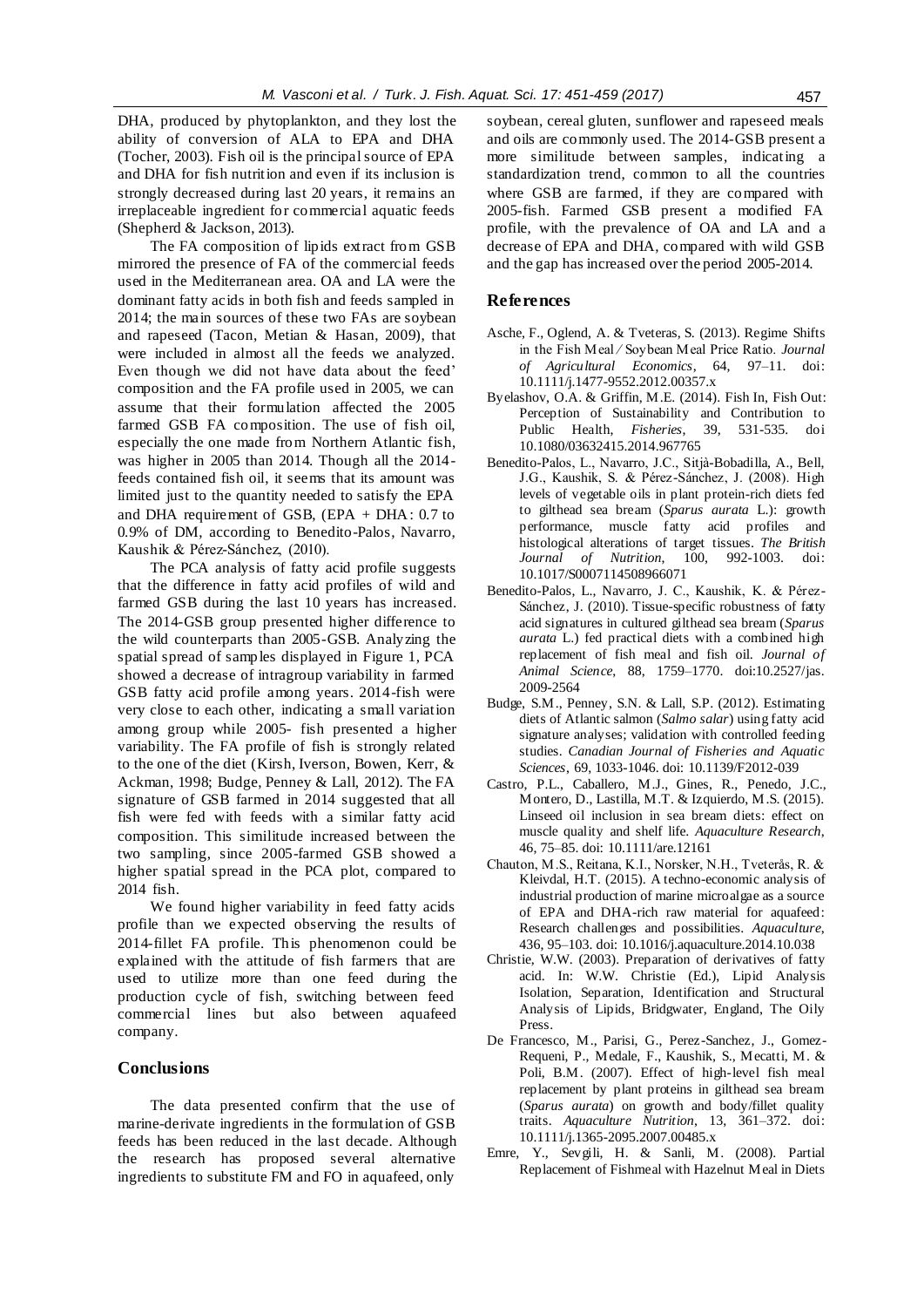for Juvenile Gilthead Sea bream (*Sparus aurata*). The *Israeli Journal of Aquaculture – Bamidgeh*, 6, 198 - 204.

- Food and Agriculture Organization of the United Nations (FAO). (2014). The State of World Fisheries and Aquaculture Opportunities and challenges. Rome. [http://www.fao.org/3/a-i3720e.pdf.](http://www.fao.org/3/a-i3720e.pdf) (accessed January 23, 2016).
- Folch, J. Lees, M. & Sloane Stanley, G.H. (1957). A simple method for the isolation and purification of total lipids from animal tissues. *The Journal of Biological Chemistry*, 226, 497-509.
- Fountoulaki, E., Vasilaki, A., Hurtado, R., Grigorakis, K., Karacostas, I., Nengas, I., Rigos, G., Kotzamanis, Y., Venou, B. & Alexis, M.N. (2009). Fish oil substitution by vegetable oils in commercial diets for gilthead sea bream (*Sparus aurata* L.); effects on growth performance, flesh quality and fillet fatty acid profile. Recovery of fatty acid profiles by a fish oil finishing diet under fluctuating water temperatures. *Aquaculture*, 289, 317–326.

doi: 10.1016/j.aquaculture.2009.01.023

- Glencross, B.D., Booth, M. & Allan, G.L. (2007). A feed is only as good as its ingredients–a review of ingredient evaluation strategies for aquaculture feeds. evaluation strategies for aquaculture<br>Aquaculture Nutrition, 13, 17-34. *Aquaculture Nutrition*, 13, 17–34. doi: 10.1111/j.1365-2095.2007.00450.x
- Gomez-Requeni, P., Mingarro, M., Calduch-Giner, J.A., Medale, F., Martin, S.A.M., Houlihan, D.F., Kaushik, S. & Perez-Sanchez, J. (2004). Protein growth performance, amino acid utilisation and somatotropic axis responsiveness to fish meal replacement by plant protein sources in gilthead sea bream (*Sparus aurata*). *Aquaculture*, 232, 493–510. doi: 10.1016/S0044- 8486(03)00532-5
- Grigorakis, K. (2007). Composition and organoleptic quality of farmed and wild gilthead sea bream (*Sparus aurata*) and sea bass (*Dicentrarchus labrax*) and factors affecting it: A review. *Aquaculture*, 272, 55- 75. doi: 10.1016/S0044-8486(03)00283-7
- Henry, M., Gasco, L., Piccolo, G. & Fountoulaki, E. (2015). Review on the use of insects in the diet of farmed fish: Past and future. *Animal Feed Science and Technology*, 203, 1-22. doi: 10.1016/j.anifeedsci. 2015.03.001
- Hemaiswarya, S., Raja, R., Ravi Kumar, R., Ganesan, V. & Anbazhagan, C. (2011). Microalgae: a sustainable feed source for aquaculture. *World Journal of Microbiology and Biotechnology*, 27, 1737–1746. doi: 10.1007/s11274-010-0632-z
- Kirsch, P.E., Iverson, S.J., Bowen, W.D., Kerr, S.R. & Ackman, G.R. (1998). Dietary effects on the fatty acid signature of whole Atlantic cod (*Gadus morhua*). *Canadian Journal of Fisheries and Aquatic Sciences*, 55, 1378-1386. doi: 10.1139/cjfas-55-6-1378
- Kissil, G.W., Lupatsch, I., Higgs, D.A. & Hardy, R.W. (2000). Dietary substitution of soy and rapeseed protein concentrates for fish meal, and their effects on growth and nutrient utilization in gilthead sea bream *Sparus aurata* L. *Aquaculture Research*, 31, 595–601. http://dx.doi.org/10.1046/j.1365-2109.2000.00477.x
- Koven, W. (2002). Gilt-head Sea Bream, *Sparus aurata*. In Nutrient requirements and Feeding of Finfish for Aquaculture edited by Webster and Lim. CABI Publishing, New York, USA.
- Martìnez-Llorens, S., Tomas, A., Monino, A.V., Gomez, J.A., Pla, M., & Jover, M. (2008). Blood and haemoglobin meal as a protein source in gilthead sea

bream (*Sparus aurata* L.): effects on growth, nutritive efficiency and fillet sensory differences. *Aquaculture Research*, 39, 1028–1037. doi: 10.1111/j.1365- 2109.2011.02977.x

- Martìnez-Llorens, S., Tomas-Vidal, A. & Jover Cerda, M. (2012). A new tool for determining the optimum fish meal and vegetable meals in diets for maximizing the economic profitability of gilthead sea bream (*Sparus aurata*, L.) feeding. *Aquaculture Research*, 43, 1697– 1709. doi: 10.1111/j.1365-2109.2011.02977.x
- Montero, D., Kalinowski, T., Obach, A., Robaina, L., Tort, L., Caballero, M.J. & Izquierdo, M.S. (2003). Vegetable lipid sources for gilthead seabream (*Sparus aurata*): effects on fish health. *Aquaculture*, 225, 353– 370. doi: 10.1016/S0044-8486(03)00301-6
- Montero, D., Grasso, V., Izquierdo, M.S., Ganga, R., Real, F., Tort, L., Caballero, M.J. & Acosta, F. (2008). Total substitution of fish oil by vegetable oils in gilthead sea bream (*Sparus aurata*) diets: Effects on hepatic Mx expression and some immune parameters. *Fish Shellfish Immunology*, 24, 147-155. doi: 10.1016/j.fsi.2007.08.002
- Özogul, Y., Özogul, F., Çiçek, E., Polat, A. & Kuley, E. (2006). Fat content and fatty acid compositions of 34 marine water fish species from the Mediterranean Sea. *International Journal of Food Sciences and Nutrition*, 60, 464-475. doi: 10.1080/09637480701838175
- Pascal, J-C. & Ackman, R.G. (1976). Long chain monoethylenic alcohol and acid isomers in lipids of copepods and capelin. *Chemistry and Physics of Lipids*, 16, 219-223. doi: 10.1016/0009- 3084(76)90029-3
- Pereira, T.G. & Oliva-Teles, A. (2003). Evaluation of corn gluten meal as a protein source in diets for gilthead sea bream (*Sparus aurata* L.) juveniles. *Aquaculture Research*, 34, 1111–1117. doi: 10.1046/j.1365- 2109.2003.00909.x
- Pereira, T.G. & Oliva-Teles, A. (2004). Evaluation of micronized lupin seed meal as an alternative protein source in diets for gilthead sea bream (*Sparus aurata*) juveniles. *Aquaculture Research*, 35, 828–835. doi: 10.1111/j.1365-2109.2004.01073.x
- Pérez, J.A., Rodríguez, C., Bolaños, A., Cejas, J.R. & Lorenzo, A. (2014). Beef tallow as an alternative to fish oil in diets for gilthead sea bream (*Sparus aurata*) juveniles: Effects on fish performance, tissue fatty acid composition, health and flesh nutritional value. *European Journal of Lipid Science and Technology*, 116, 571–583. doi:10.1002/ejlt.201300457
- Piccinno, M., Schiavone, R., Zilli, L., Sicuro, B., Storelli, C. & Vilella, S. (2013). Sea Cucumber Meal as Alternative Protein Source to Fishmeal in Gilthead Sea Bream (*Sparus aurata*) Nutrition: Effects on Growth and Welfare. *Turkish Journal of Fisheries and Aquatic Sciences*, 13, 305-313. doi: 0.4194/1303- 2712-v13\_2\_12
- Rana, K.J., Siriwardena, S. & Hasan, M.R. (2009). Impact of rising feed ingredient prices on aquafeeds and aquaculture production. FAO Fisheries and Aquaculture Technical Paper. No. 541. Rome, FAO. 63 pp. http://www.fao.org/docrep/012/i1143e/i1143e 00.htm
- Robaina, L., Izquierdo, M.S., Moyano, F.J., Socorro, J., Vergara, J.M., Montero, D. & Fernández-Palacios, H. (1995). Soybean and lupine seed meals as protein sources in diets for gilthead sea bream (*Sparus aurata*): nutritional and histological implications.